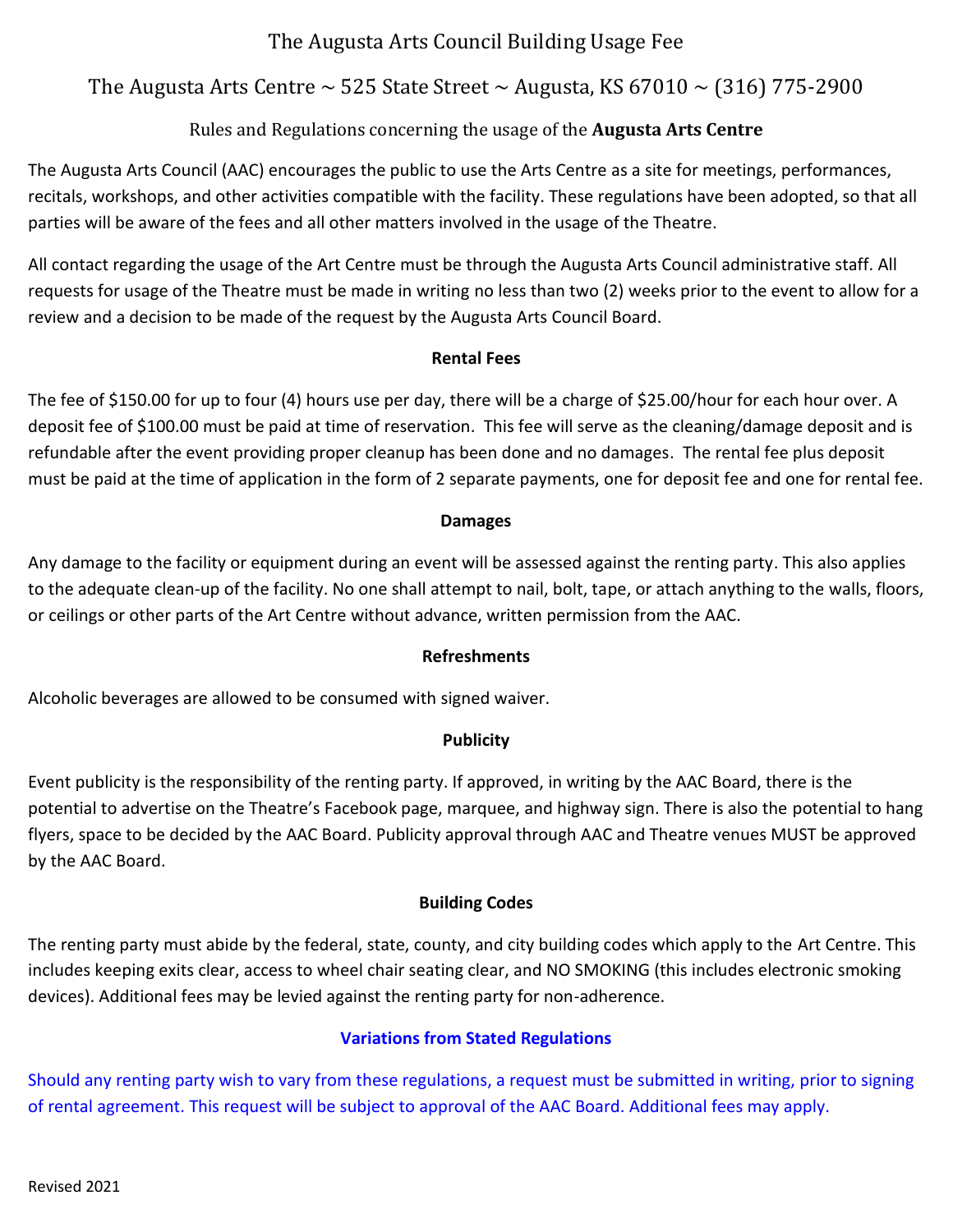# **Augusta Arts Council Art Centre Usage Agreement**

| Name of responsible individual(s): Name of responsible individual (s):                                           |  |  |  |  |
|------------------------------------------------------------------------------------------------------------------|--|--|--|--|
|                                                                                                                  |  |  |  |  |
|                                                                                                                  |  |  |  |  |
| Description of activities to be held in Art Centre:                                                              |  |  |  |  |
|                                                                                                                  |  |  |  |  |
|                                                                                                                  |  |  |  |  |
|                                                                                                                  |  |  |  |  |
| Starting and ending time of event (time provided to guests) ________________am/pm to _______________am/pm        |  |  |  |  |
|                                                                                                                  |  |  |  |  |
|                                                                                                                  |  |  |  |  |
| Equipment Needs for Arts Council to Supply (please check all that apply): $\Box$ Tables (#_______) $\Box$ Chairs |  |  |  |  |
|                                                                                                                  |  |  |  |  |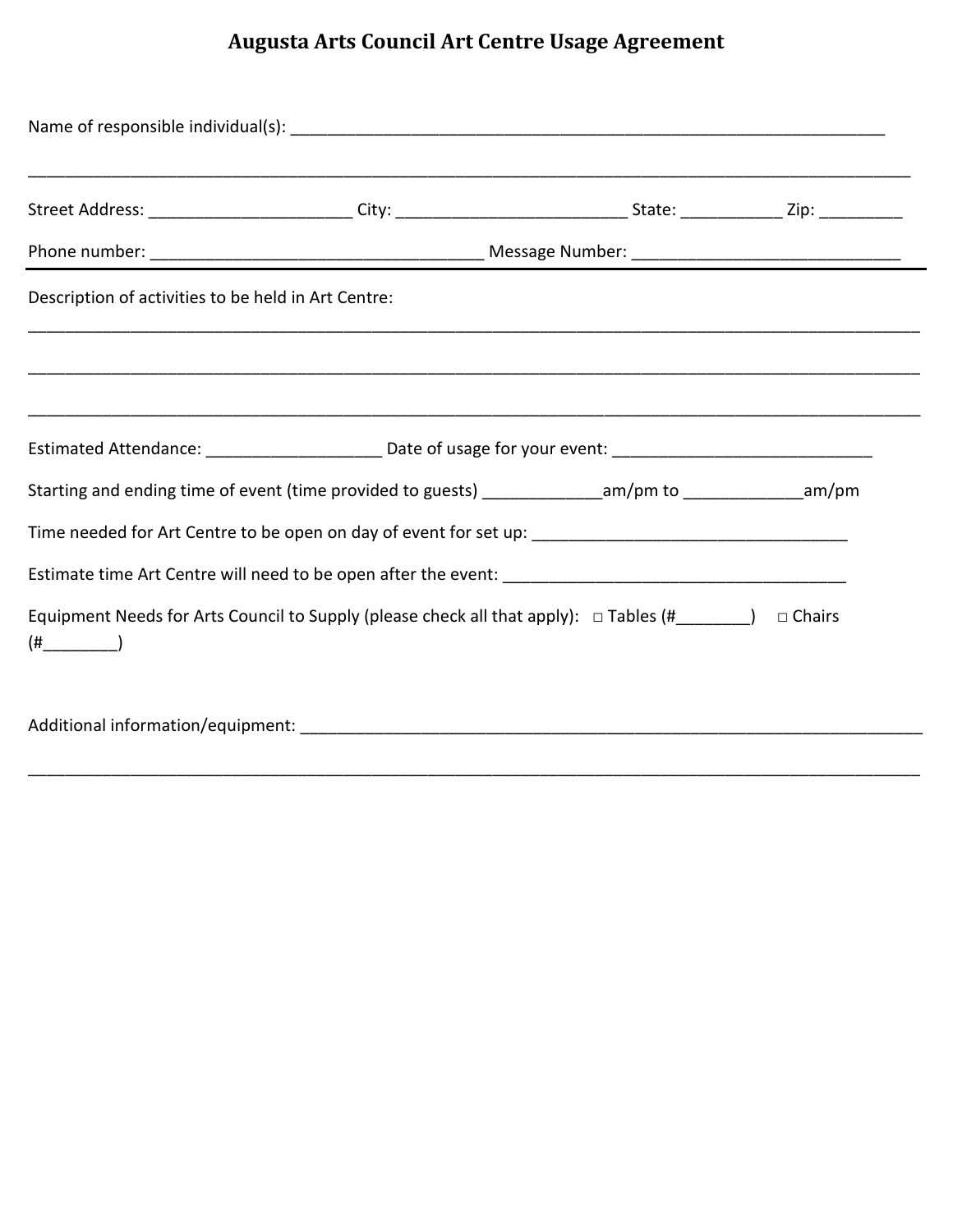| <b>Usage</b>              | <b>Fees</b>                   | <b>Total</b> |
|---------------------------|-------------------------------|--------------|
| Art Centre Usage Fee      | $$150.00$ (for up to 4 hours) |              |
| Additional time           | $$25.00$ per hour             |              |
| Deposit                   | \$100.00                      |              |
| Art Centre Staff Clean Up | \$100.00                      |              |
| <b>Additional Fees</b>    |                               |              |

Total amount due to Augusta Arts Council, Inc.: \$\_\_\_\_\_\_\_\_\_\_\_\_\_\_\_\_\_\_\_\_\_\_\_\_\_\_\_\_\_\_\_

| Deposit Paid (Date): | Check/Cash/CC: |
|----------------------|----------------|
| Balance Due: \$      |                |

The above fees plus deposit are due to Augusta Arts Council, Inc. at time of application for event. This deposit fee will be non-refundable if notice of event cancellation is provided fewer than 5 days in advance of the event date.

I/We understand and agree to the rules and rates governing the rental of the Art Centre. I/We will be held responsible for any damages caused during the usage of the Art Centre for the aforementioned event.

| Printed Name(s): |  |
|------------------|--|
| Signature(s):    |  |
| Date:            |  |

Signature of authorizing party of the Augusta Historic Theatre & Arts Council:

\_\_\_\_\_\_\_\_\_\_\_\_\_\_\_\_\_\_\_\_\_\_\_\_\_\_\_\_\_\_\_\_\_\_\_\_\_\_\_\_\_\_\_\_\_\_\_\_\_\_\_\_\_\_\_\_\_\_\_\_\_\_\_\_\_\_\_ Date: \_\_\_\_\_\_\_\_\_\_\_\_\_\_\_\_\_\_\_\_\_\_\_\_